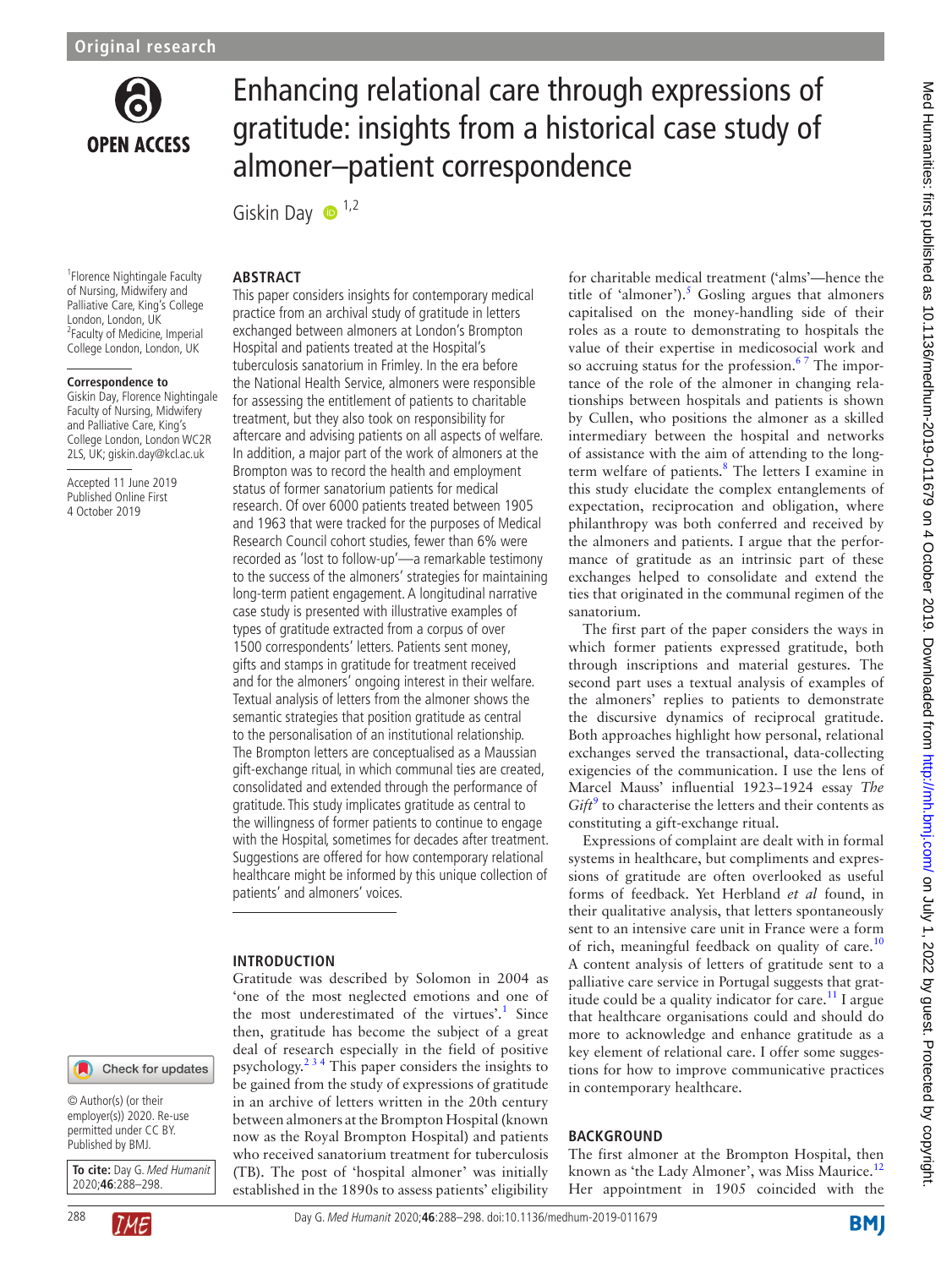opening of the Frimley Sanatorium in Surrey for the purpose of rehabilitating selected patients that had been treated for TB in the wards at the Brompton. The Sanatorium's first Medical Superintendent, Dr Marcus Paterson, devised a scheme of graduated labour, a 'moral and physical system' in which patients were given increasingly strenuous tasks starting at grade 1 ('walking from half a mile to eight miles daily') and progressing through to grade 6 ('using a pickaxe, trenching, mixing concrete, felling trees, &c. for six hours daily').<sup>13</sup> Patients were also expected to clean the wards and corridors, polish the brasswork, make their own beds, and generally help to run the Sanatorium. With the appointment of Dr Wilfred Meek as Medical Superintendent in 1912 came the recognition that follow-up records were vitally important to understanding the impact of different treatment regimens. A 1914 report laments the number of patients lost to follow-up (about  $30\%$ ):<sup>[14](#page-8-5)</sup>

…it is much to be regretted that so many cases have been lost sight of. This is a difficulty met with in the statistics of all Sanatoria, and is almost inseparable from one like the Brompton Hospital Sanatorium, which draws its patients largely from the working and labouring classes, whose proneness to frequent change of residence is well-known.<sup>[15](#page-8-6)</sup>

The Medical Research Committee (MRC) in 1917 awarded an annual grant of  $£150$  for the Hospital to investigate the afterhistories of patients treated at the Sanatorium.<sup>16</sup> This provided the impetus to take follow-up very seriously so that statistically significant data on patients' progress could be compiled. Meek was succeeded by Dr RC Wingfield as Medical Superintendent in 1919. Wingfield took on the task of compiling decennial reports on the after-histories of patients treated at the Sanatorium. Strenuous efforts were made to trace the 1400 patients with whom contact had been lost. These included circulars of enquiry, advertisements in Sunday papers, letters to the Medical Officers of Health for each district, a search through the death records and a personal canvass at every known address, 'no stone being left unturned in the endeavour to trace each individual'.<sup>[17](#page-8-8)</sup> Over 1000 patients were traced through these methods, leaving only 10% of the 3400 patients treated between 1906 and 1918 as reluctantly having to be recorded as 'lost sight of'.

The appointment of Miss Lily Constance Marx as Lady Almoner in 1920 brought order to what had been a chaotic system of record keeping. Determined to keep on top of follow-up, Miss Marx would meet, whenever possible, with patients before their discharge from Frimley to stress the importance of keeping in touch for the purposes of research. Enquiries were made every year by writing to, telephoning or visiting every former patient, tracking follow-up appointments at the hospital or collecting intelligence through the dispensaries. Detailed records were kept in a series of case books, organised by year of discharge. In addition to the case books, carbon copies were kept of outgoing correspondence and then matched with patients' replies. The tenacity of Miss Marx and the Frimley enquiry clerk, Miss W Simkins, paid off. By 1957, of the 6146 former Frimley patients known to still be living in 1946, only 324 had been 'lost sight of' and most of those were from before Miss Marx's appointment. The records clerk, Miss Colgate, estimated in 1957 that fewer than 1% of the 3000 patients admitted since 1946 had been lost to follow-up.[18](#page-8-9) It was not until 1961 that '100% coverage' for following up former patients ceased to be the primary aspiration of Frimley almoners.<sup>1</sup>

In spite of a remark from the authors of the MRC Report that 'with the patients drawn from the [labouring] classes treated

at this sanatorium... letter-writing is no congenial task', $^{20}$  letters from over 1500 former patients have survived. Along with the information needed for medical research, and the expressions of gratitude that are the focus of this paper, the letters form a unique collection of patient voices not usually heard in the history of medicine. Roy Porter noted in the 1980s that 'we remain so profoundly ignorant of how ordinary people in the past have actually regarded health and sickness, and managed their encounters with medical men'.<sup>[21](#page-8-12)</sup> Although work since has highlighted the historiographic possibilities offered by patient records in medical history, $^{22}$   $^{23}$  these records tend to offer little access to the free-form, patient-authored narratives that abound in the Brompton correspondence. The 'ordinary' people treated at Frimley prove themselves to be extraordinary through their correspondence with the almoners. The letters are redolent with stories—stories of managing the adversities of war, of stigma from neighbours and sometimes family members, and of health setbacks that accompanied TB in the era before antibiotic treatment.

#### **Methods of analysis**

The value of studying primary texts in the form of letters to understand the history of healthcare has been elaborated by Howell, Rafferty and Snaith, who argue that nurses' writings are sites of claims for medical, cultural and narrative authority that illuminate current nursing practice. $24$  The archive of almoners' correspondence with former Frimley patients spans 1920–1963 and is held on deposit at the Royal London Hospital Archives. It comprises a mix of letters, forms, receipts, informal notes and occasional photographs. The collection is far from complete. The case books refer to letters which are no longer in the files, and there are clear gaps in the correspondence. Generally, carbon copies of typewritten letters from the almoners are interspersed with mostly handwritten patients' replies. Given the fragmentary nature of the archival holdings, a formal quantitative content analysis would not make for a robust analysis. Instead, certain themes that are apparent within the correspondence are summarised here, with selective use of illustrative extracts that are exemplary for these themes. This approach is endorsed by Riha, who argues that detailed work on selected examples is perhaps more reliable than statistics at reconstructing everyday and, especially, medical life. $^{25}$  $^{25}$  $^{25}$ 

I worked my way twice through the letters from 1506 correspondents over several weeks in successive years noting specific expressions of gratitude. During the first round, the name of the correspondent was entered into a spreadsheet along with brief remarks on the nature of the letters in respect to gratitude. When the archivist kindly granted permission to photograph letters of particular interest, a visual database was compiled using the photo-editing software Picasa. The letters were then tagged with the name of the patient to whom they referred, the year in which they were written, and any additional keywords that referred to the ways in which gratitude was expressed, for example, 'donation' and 'stamps', and for what patients expressed gratitude, for example, 'treatment', 'enquiries' and 'advice'.

#### **Findings**

#### **Gratitude for treatment**

Many former Sanatorium patients expressed gratitude to the institution they considered instrumental in restoring their health at a time when TB was often still deadly. To give a few of many examples: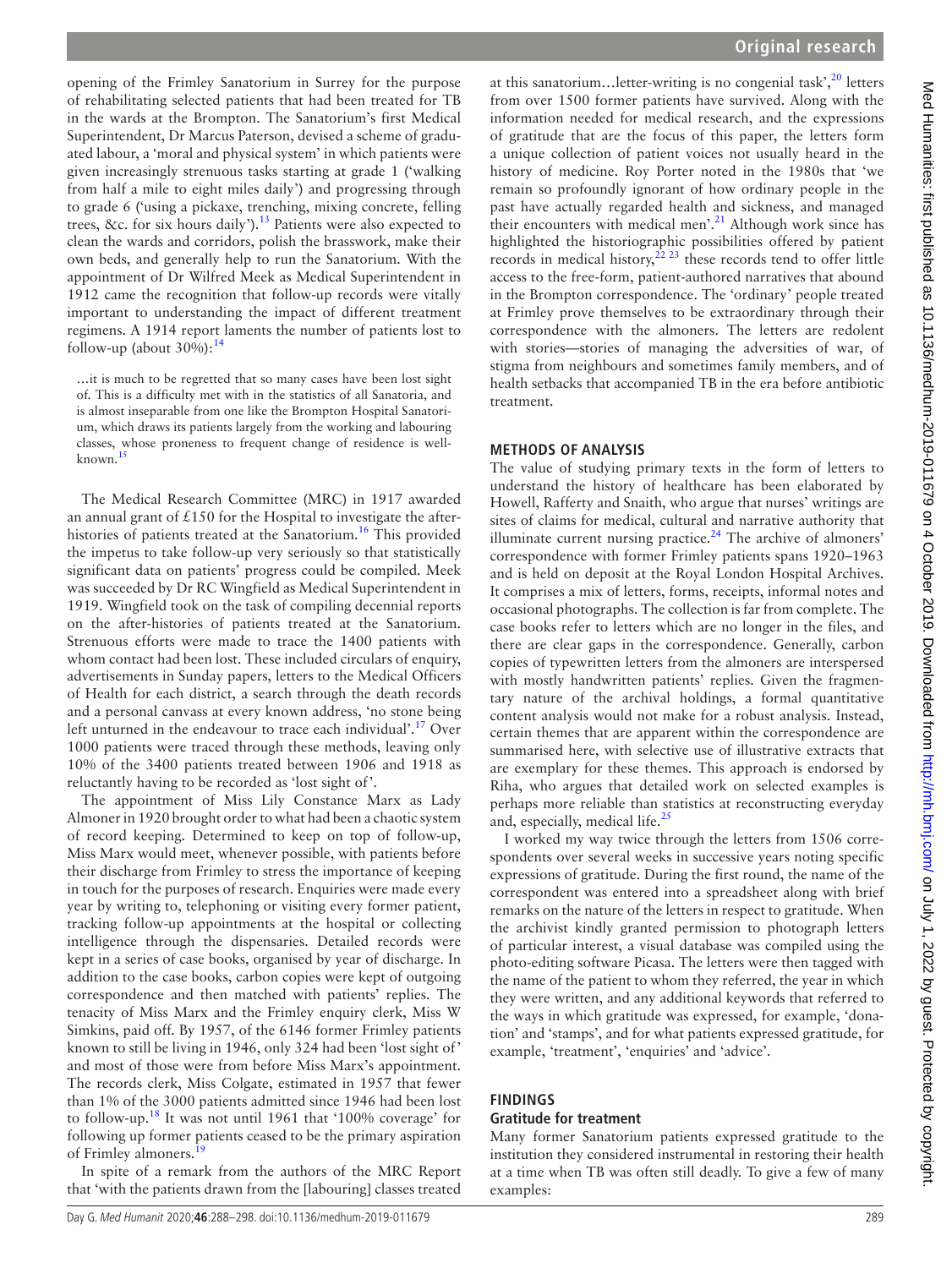I have enjoyed splendid health since taking your wonderfull [sic] treat-ment and must thank you always for it. I remain yours gratefully...<sup>[26](#page-8-16)</sup>

Thank all at Brompton and Frimley for the kind help and treatment while I was there, and wish many others may be so well. Thanking you all.<sup>[27](#page-8-17)</sup>

I often think what Brompton Hospital done for me also staff and my Subscriber's letter. $^{28}$  I must now thank one and all for restoring me to such fine health, going through last war and still A1 though crippled and wounded with stiff left leg since 1918…. I will now close and it gives me the greatest of pleasure to write these few lines on my health. Thanking once again Subscriber and Brompton Hospital for my health today. $\frac{2}{3}$ 

Along with being grateful for the treatment they received, there is also a sense of pride throughout the correspondence through former patients emphasising that they are keeping up the 'lessons learned' at Frimley. When asked to give an account of the work they were doing, if any, many stressed that they were keeping up Frimley habits by exercising out of doors:

I can do light duties and able to go [for] long walks when suitable weather…. After the good time I spent at Frimley I feel I know how to live to keep in good health. $30$ 

I think I have kept fit, because I was taught how to live at Frimley, and will always be very grateful for the care and attention I received there.<sup>[31](#page-8-21)</sup>

It is also noticeable throughout the correspondence that expressions of gratitude are often mentioned in close proximity to mentions of 'kindness'.

I am very grateful for all the kindness shown me by Dr Wingfield and sisters and nurses in the Sanatorium. Would you please convey my gratitude to them all and accept some for yourself, dear Madam. / Believe me still / Yours Gratefully...<sup>[32](#page-8-22)</sup>

The extension of gratitude for treatment to whichever almoner was currently in post, as shown in the extract above, is typical for patients who were pleased to still be remembered. Appreciation was often recorded in the case books as 'grateful letter from pt', sometimes with the phrases of gratitude transcribed. The almoner also earned patients' gratitude by being quick to offer advice if patients did report health setbacks. She arranged for patients with respiratory problems to be seen at Brompton, and generally did her best to direct patients to sources of help regardless of the nature of their ailments.

# **Relational gratitude**

Along with thanks for treatment, correspondents most often expressed gratitude that they were still of interest to the Sanatorium.

I can assure you how much I appreciate your annual letters and is indeed a pleasure to me to give you all the information I can about myself and I have had a wonderful year.<sup>3</sup>

I should like to say how much I appreciate your keeping in touch with me after so long  $[26$  years since discharge].<sup>3</sup>

I cherish grateful memories of the kind and wonderful treatment I received both at Brompton and Frimley, now 42 years ago. I thank you very much for your letter and it is nice to realise that you still have such kind interest in my welfare after so many years. Wishing you every success. / Believe me to remain ever yours gratefully / [sig.] / PS Will you please accept the enclosed  $£1$  note as a small contribution to your gratitude box.<sup>[35](#page-8-25)</sup>

Cherry notes that almoners were 'often resented',  $36$  and Doyle says the almoner was often portrayed as 'a heartless harridan', $\frac{3}{2}$ but in the Brompton correspondence there is a marked absence of rancour aimed at the almoners. Indeed, one correspondent who abhorred the treatment regimen and considered Frimley to be 'a blot on the medical escutcheon' said, 'My most pleasant memory is of my interview with yourself'.<sup>38</sup> While the almoner herself was hardly ever the focus of ire, not everyone was pleased to hear from her. There are a handful of letters that request the almoner to exercise discretion because of the stigma that being a patient with TB still engendered, including the fear of ostracisation and even blackmail:

I am now married and my husband has a big dread of tuberculosis and any reference to my previous illness would cause serious domestic difficulties, in fact, he would leave me. […] also, lodgers in the house or other strangers might see the letters & serious consequences may result. I am not ungrateful, but I earnestly request that you do not send any more inquiries.<sup>[39](#page-8-29)</sup>

I cannot help suggesting that the information sought for mainly statistical reasons should be obtained in person as correspondence is not always confidential and may cause serious trouble and inconvenience for when things are going okay we do not wish some people to know, whose tongues can put us to a disadvantage financially and socially.<sup>[40](#page-8-30)</sup>

You must understand I am now married & should not like my wife to know of my stay at Frimley. There is nothing to be ashamed of I know, but it is just that feeling everybody should have in my position, so I hope you will not think too badly of me for not disclosing my address. […] Thanking you once again for the good you have done me in the past, also for your kind enquiries.<sup>41</sup>

These letters reveal the complexities of patients needing to negotiate their commitments to the almoner, fuelled in part by a sense of obligation set up by gratitude, and the fear of the implications of revealing to others that they once had TB. For this reason, the almoner often obtained health reports from relatives or friends of patients, or trusted patients to write of their own volition rather than being sent a reminder. Patients' preferences for how correspondence should be handled were noted in the case books and underlined in red. It is perhaps the reliance on these case books, in which careful note was made of patients who asked for correspondence to be handled sensitively, that led Bryder to write, in her book on the social history of TB, that the Brompton almoner's 'extreme diligence was clearly unappreciated'. $^{42}$  The letters themselves, however, are full of appreciation, even when patients were circumspect about the nature and value of her enquiries.

# **Donations of money, gifts and stamps**

One of the most conspicuous ways in which patients expressed gratitude was through sending donations by postal order or cheque along with their letters to the almoner. The almoner always acknowledged donations with gratitude and sent a receipt. An example is an exchange with Mrs EFC, discharged from Frimley in 1910 but still sending annual reports of her health 30 years later. She typically sent 2 shillings and 6 pence (equivalent to about  $£5$  today) with her letters, explaining, for example, it 'may help in a small way for something sadly needed, it is from my sister and myself $\cdot$ <sup>[43](#page-8-33)</sup>. The almoner replied, 'It is very kind of you and your sister to send a donation…. Your gift is much appreciated'.<sup>44</sup> The last letter on file is from 1953 when the contribution sent has almost doubled to 5 shillings.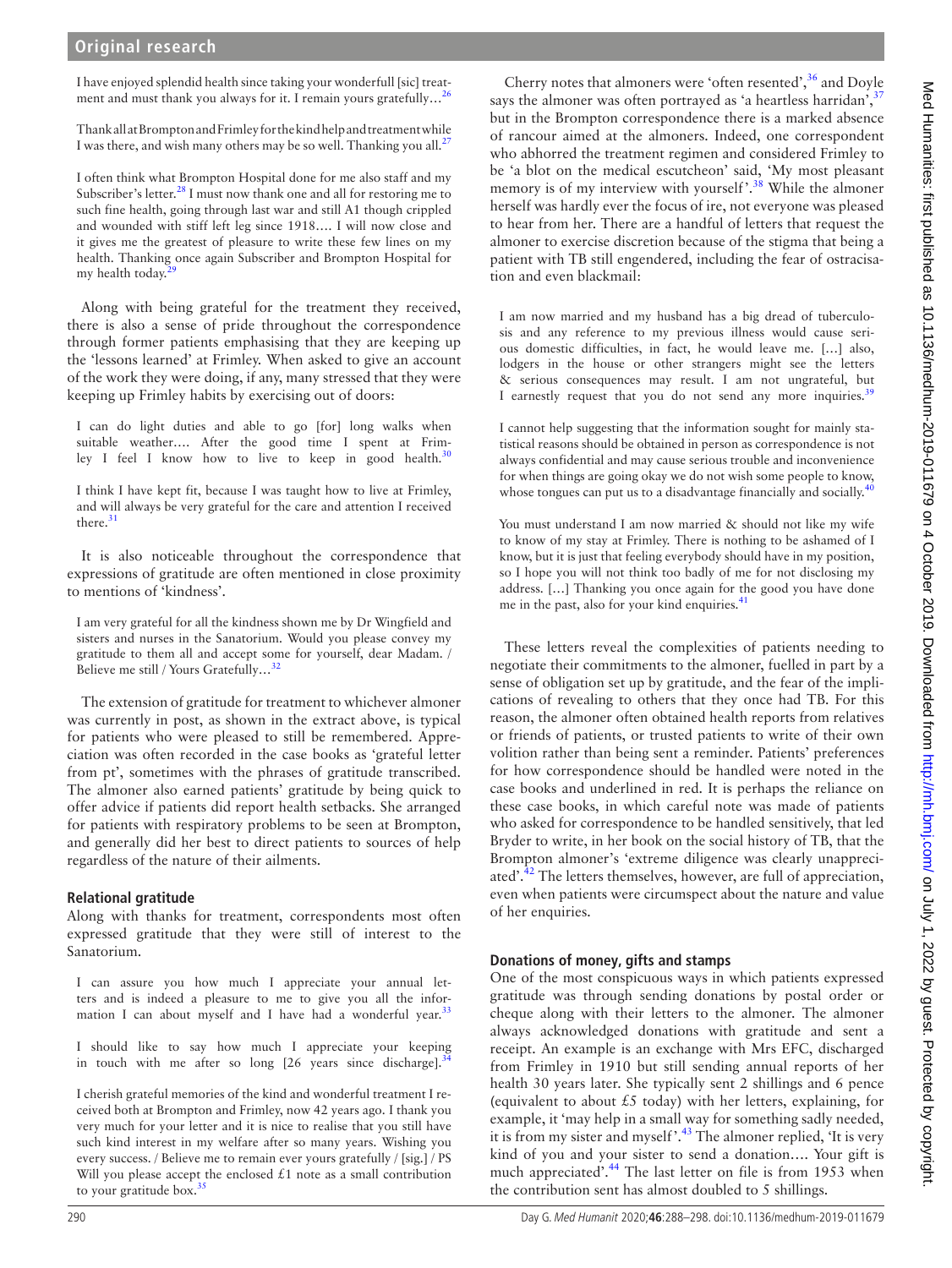Some amounts donated by former patients of the Sanatorium were substantial. Mr AdSL, writing from Australia, gave a donation of £25 in 1928 (equivalent to about £1000 today). He asked the almoner for advice on what was needed, and the reply came back that the money could best be spent on comfortable chairs for the women's recreation room at Frimley. He asked for his generosity to be recorded: 'Could a small plate be placed on the back of one of the chairs indicating the purport of the gift, say, "from a one time male patient who had benefited by treatment here, with initials A.L."?'<sup>[45](#page-8-35)</sup>

Other gifts were also forthcoming. A grateful patient donated books to the Sanatorium library in 1951. A former patient gave a television to Frimley staff in 1956 and also offered the indefinite loan of one to any bedridden patient. A patient, writing 30 years after he was discharged in 1922, sent the almoner books of poetry along with a cheque 'for cigarettes – not for Ministry'.[46](#page-8-36) The almoner replied:

Your donation is greatly appreciated and it has been placed in our fund from which we help patients in financial need – not in the Ministry funds! I am not quite sure about its use for cigarettes – they are not always permitted, but we have many patients with financial problems and it will be helpful for one of these.<sup>[47](#page-8-37)</sup>

Some gifts were sent expressly to the almoner. One of Frimley's earliest patients, Mr AGB (discharged in 1910), was a steadfast correspondent from New Zealand. He sent a calendar for the almoners' office every year for 45 years until his death in 1955. His wife wrote:

As he was so ill in the Brompton Hospital in 1910 we were very thankfull [sic] that he lived to the age of 78. I am continuing to send the calendars as he did as a mark of appreciation of the Hospital's care.<sup>48</sup>

Mr LB sent a booklet with pictures of Australian scenery some 46 years after he was discharged, and the almoner replied with a photograph of Frimley: 'I hope that it serves to remind you of old times'.<sup>4</sup>

When the almoner requested news of the health of former patients during the Second World War in 1943, it came with a plea:

As the high rate of postage is likely to continue, I should be glad if you would kindly try and remember to send me your report next year by 1st February 1944, as this would be a help to us and save the hospital considerable expenditure.<sup>[50](#page-8-40)</sup>

This correspondent was one of several patients who, with her health report, sent stamps to help the almoner with her work. The stamps were often accompanied by expressions of gratitude:

I am enclosing 2/6 in stamps wishing I could help more, again thanking Brompton and Frimley for all past benefits. Yours gratefully*…*[51](#page-8-41)

Donations were sometimes wryly seen as compensating for tardiness:

I enclose a book of stamps to make up for people like myself who do not forward their returns until they are applied for, and so cost the hospital stamps. Please don't waste a stamp by acknowledging this.<sup>[52](#page-8-42)</sup>

I am sorry I omitted to write to you earlier as requested. The matter was in fact borne in mind but I expect the necessity to "dig for victory" obsessed my mind. For which omission I fine myself ten shillings enclosed as a contribution to Hospital Funds.<sup>53</sup>

In 1947, the almoner sent some gifts of her own. There are some letters of thanks from patients for the 'Christmas gift': food parcels made up of donations from the Commonwealth as part of postwar relief efforts.

**Entitlement and obligation**

It would be naïve to assume that the gratitude so evident in the Brompton correspondence signifies an altruistic culture, unmotivated by any sense of obligation. The imperative to cooperate with the collection of health reports was made clear to patients, usually on discharge: 'You will remember that when leaving the Frimley Sanatorium all patients are asked to keep in touch by sending a report once a year, to say how they are and if they are able to carry on their usual occupation'.<sup>[54](#page-8-44)</sup>

Thomson has characterised the role of the almoner as poised between support and surveillance,  $55$  which is consistent with Frimley patients being expected to comply with enquiries, often for the rest of their lives. When patients did not respond to the almoner's enquiries, reminders were sympathetic but quite stern:

I am disappointed to have had no reply from you to my letters in recent years, asking for news of your health, and do hope that your failure to answer does not mean that you are ill and unable to write.… As you know, these reports of yours are of great value to our doctors in their research work, helping them to decide on the most successful and lasting forms of treatment. Their findings are applied for the benefit of our many new patients, and the reports of patients who keep well, are naturally of especial interest. I do hope therefore, that you will continue to cooperate with us in this work by sending me annual news of your health. You can feel that by doing so, you are making a very real contribution to the relief of suffering. I enclose a form for completion, also a stamped addressed envelope for your reply, and I do hope to hear from you soon.<sup>5</sup>

The moralising tone of this letter was consistent with the regimen at Frimley which was explicitly moral as well as physical.<sup>57</sup> Good sanatorium patients were, according to Margaret Coltart, the Head Almoner from 1942, expected to show 'selfdiscipline, and the particular brand of unselfishness needed in a community of ill people', using the opportunity 'to think and learn about human nature in themselves and other people, as well as how to look after their health'.<sup>[58](#page-8-48)</sup>

Gratitude as a moral imperative dated back to the Hospital's Standing Rules laid down in the 1840s in which patients were instructed to 'return humble and devout thanks to almighty God, at their usual place of worship, for any relief or alleviations of suffering they may have received'.<sup>59</sup> Also, patients were required to present a note of thanks to the Governor who had recommended them 'on pain of being excluded from any future benefit from the Hospital'. $60$ 

Although the frequency of donations sent with the health reports to the almoner might suggest that one of the motivations for corresponding with patients was for the purposes of fundraising, the almoner was careful never to imply that a monetary contribution was expected from patients. One correspondent, writing in 1945, some 33 years after discharge, says, 'Christmastime not auspicious for this sort of thing. Money tighter then. Enclosed please find ten shillings for Hospital with best thanks.'<sup>61</sup> The almoner replies:

I…would like you to know that when we write to you, it is not for the purpose of obtaining a donation, but purely in order to obtain your health report and I should be very sorry to think that you send money gifts you cannot easily spare. We are, of course, very grateful for financial help, but the majority of our ex-patients simply send us the information for which we ask and that is all we expect of them. $62$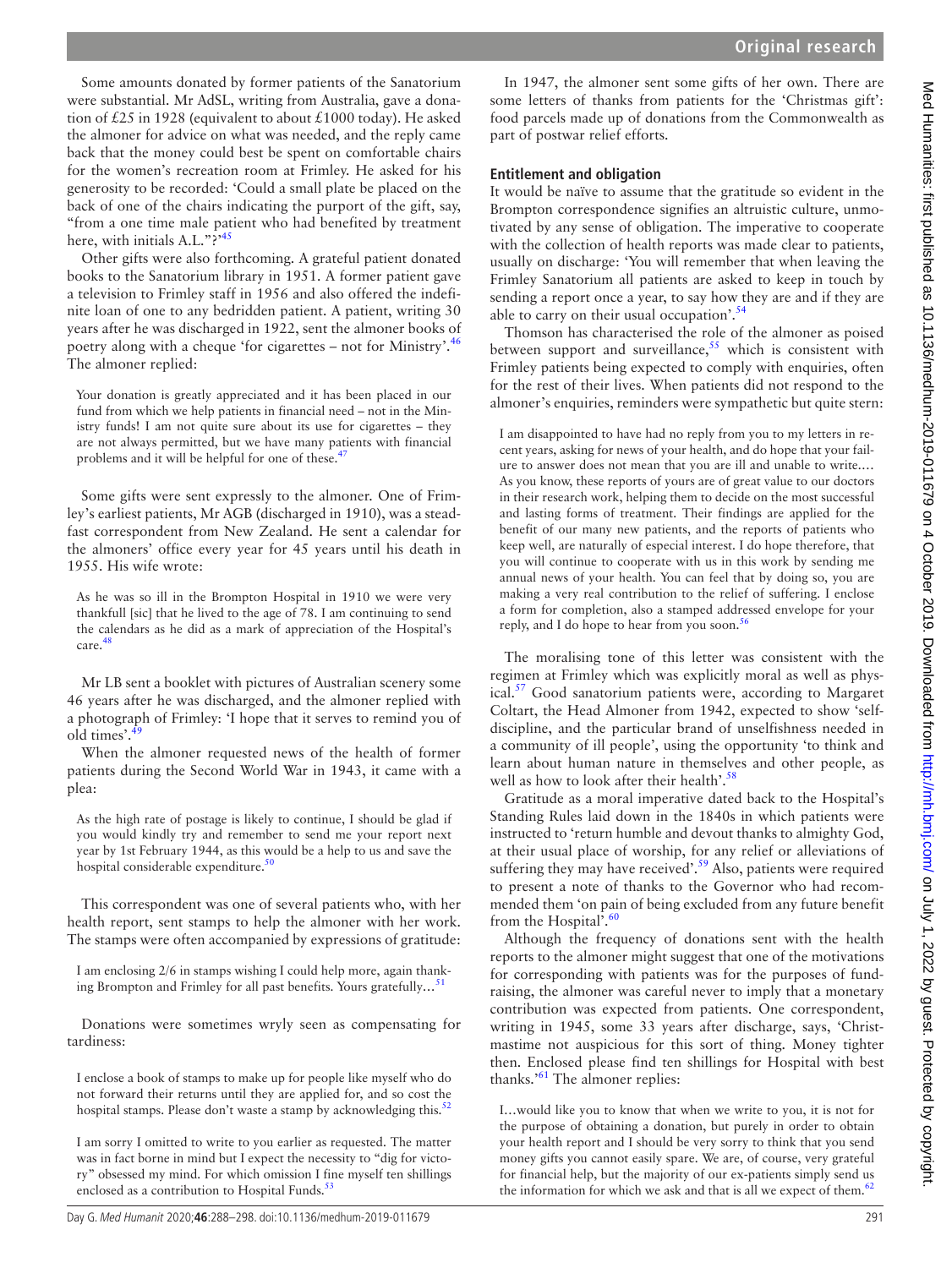#### **APPEAL** T<sub>0</sub> **GRATITUDE.**

The Committee of Management wish to call the attention of the Patients to the following facts:

1. About 2,000 In-Patients are admitted every year.

2. Many of these Patients can afford to give something to the Hospital Funds.

3. The cost of a bed in the Hospital is about £75 a year.

4. If every Patient gave such contribution as he or she could afford, if only a few shillings, it would be sufficient to maintain a small Ward in the Hospital permanently.

#### BENEFITS RECEIVED FROM THE HOSPITAL.

Patients are admitted upon the recommendation of a Governor of the Hospital. *i.e.*, an Annual Subscriber of £5 5s., but the value of the treatment received is at least five or six times this sum. The Subscriber therefore gets a very large return for his outlay; and the Patient should surely give all that he or she can spare in return, feeling satisfied that, by so doing, he is not only helping the Hospital, but, that he is not forgetful of the sufferings of others.

<span id="page-4-0"></span>

The insistence that no monetary contributions were expected is consistent with Gosling's argument that almoners actively tried to counter the widespread impression that their role was merely to handle money.<sup>63</sup> But Frimley patients had most likely internalised the message that generosity, no matter how token, was part of the legacy of their treatment under the voluntary hospital system. [Figure](#page-4-0) 1 shows a poster from about 1934, now mounted on the wall in a corridor in the Royal Brompton Hospital as an item of nostalgia but also perhaps as a subtle exhortation to gratitude by current patients. The poster points out the cost of treatment, then paid for by subscriptions from benefactors, but asks patients to give what they could afford, 'if only a few shillings'. In return, the patient could feel 'satisfied that, by so doing, he is not only helping the Hospital, but, that he is not forgetful of the sufferings of others'. Most Sanatorium patients passed through the wards of the Hospital before being referred to Frimley, and a sense of financial obligation was almost certainly part of the culture $^{64}$  in much the same way that charity fundraising efforts are prominent in many of today's hospitals. The small amounts involved and the ways in which they are framed seem to support Gosling's contention that money carried meaning for the patient in that it marked their ability 'to do their bit'. $65$  These are small but symbolically significant acts of philanthropy, aimed to benefit the almoner's work, rather than being retrospective payments for treatment.

Acts of 1946 and 1947 establishing the National Health Service (NHS) as free at the point of use caused confusion about

whether donations could still be accepted by the Hospital since the state, as one patient put it, was 'soon to become the Fairy Godmother'.<sup>66</sup> The Brompton, however, was recognised in legislation as a 'teaching hospital', which meant that, apart from the ownership of the building and equipment which was transferred to the state, the Hospital's Board of Governors would retain control over the day-to-day running of the Hospital, and there would be 'no interference with any future gifts to the Hospital, all of which would remain for the Board to spend at their discretion'.[67](#page-8-57) The ideological dissonance between the state's discouragement of fundraising and the philanthropic impulse of past patients is encapsulated in a letter from 1952:

Now that you are under the government rule of the thumb, donations I take it don't interest you now. However I am enclosing p.o. [postal order] for 10/0 to be used as you think best.<sup>68</sup>

The almoner replies:

I am grateful to you for your help with our research records… Thank you also for your kindness in sending a donation for our funds. Now that the hospital is nationalised we do not, of course, accept gifts towards its upkeep, but help is always welcome for the Almoners' Fund, from which we help patients with many problems for which funds are not available from official sources. $6$ 

The drop-off in contributions after 1948 concerned the almoner who recorded in her January 1953 report that voluntary contributions had more than halved since the previous year. That contributions were considered to be a mix of gratitude and charity is evident:

Although this shows a decrease, it is encouraging to find even this number of patients feeling impelled to send thank-offerings and good wishes for other patients in trouble to get help from the almoners' department.<sup>[70](#page-8-60)</sup>

Gradually, the almoner's role had transitioned from one of giving alms (deeming patients eligible for charitably funded healthcare) to accepting alms from patients. This uncomfortable position—along with the acceptance of paying patients and the shift to local council-funded healthcare and eventually the NHS—led to the term 'almoner' becoming anachronistic. In 1949, Miss Coltart proposed that the almoner's department should be renamed the Social Service Department, because 'much public ignorance remains as to what is the primary function of almoners' work'[.71](#page-8-61) This is consistent with Gosling's thesis that the introduction of the NHS authorised the reorientation of the profession to legitimise the disentanglement of financial and social work, although the two spheres were never entirely separable.<sup>72</sup>

Pelletier *et al* argue that linguistic features, such as the giving and giving back of thanks, frame communicative rituals in which autonomy and hierarchy are at stake.<sup>73</sup> A close reading of exemplars of the almoners' correspondence shows how semantic characteristics actively performed gratitude as a means of driving the ongoing gift relationship.

#### **The almoners' voice**

From the 1920s through to the late 1950s, the authorial voice in the almoners' correspondence is remarkably consistent. To read the letters is to imagine that they have been written by one person, familiar with each patient's history and life circumstances. [Figure](#page-5-0) 2 shows the construction of a typical almoner's letter, showing how integral gratitude was to the almoners' interactions with patients. The almoner makes frequent use of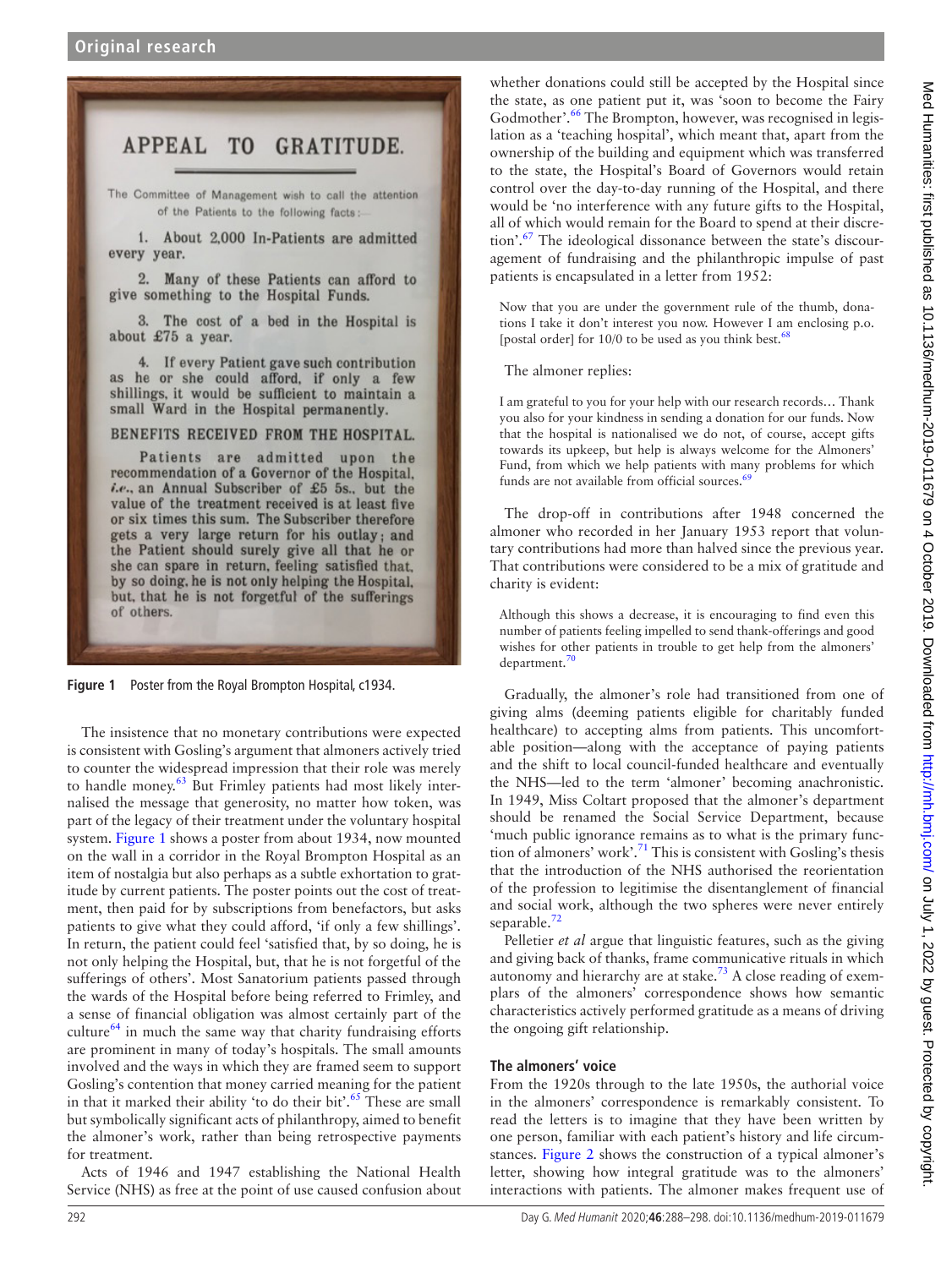

see to it that in future no form is sent with our usual enquiry'.<sup>[77](#page-8-67)</sup> And she did. A letter dated 17 July 1957 from the almoner's clerk, Kathleen Colgate, to the then Medical Superintendent of the Sanatorium reveals the administrative burden engendered by follow-up work.<sup>78</sup> Since the previous 10-year block of statistics compiled in 1946, some 3000 extra patients had been added to the records, many of whom changed addresses in the 2-year interval between discharge and follow-up letters being sent out. The improvement in survival of new patients owing to chemotherapy meant that most patients were now available for 5-year follow-up, and the technical information required was much more demanding than merely the determining of whether patients were alive and able to work. The Almoner's Report Book kept by Miss Coltart catalogues ongoing problems with retaining clerical staff and a burgeoning workload.<sup>[79](#page-8-69)</sup> The decision was made to step down follow-up work.

In 1958, letters from the almoner to earlier patients became a gentle 'thank-you and goodbye'. Mr JS, a Frimley patient in 1909 whose correspondence over nearly five decades is filled with gratitude, was informed:

As modern methods of treatment have revolutionised the field of chest illnesses, we are no longer following up our earlier patients, but I shall always be pleased to hear from you and to see you if you come to London.… Many thanks for all the help that you have given by reporting for so many years for our research.<sup>[80](#page-8-70)</sup>

More recent patients were still asked for reports of their health in 1959, but the letters had now begun to take on a corporate register, form and feel [\(Figure](#page-5-1) 3).

A key difference between the requests for reports from 1944 ([Figure](#page-5-0) 2) compared with 1959 ([Figure](#page-5-1) 3) is the semantic switch from pleasure (glad, fit, hope, good, grateful, kind, help, appreciate) to one of encumbrance ('time has come', completion, records, questionnaire, regret). Whereas Miss Marx in her

**Original research**



<span id="page-5-0"></span>**Figure 2** Example of a typical letter from the almoner to a former patient.

intensifying particles, often used at the expense of being concise (eg, thank you *very much*, *most* grateful). Jautz, in a study of thanking routines, finds that intensifiers, along with explicitly stating why one is grateful, lift 'a mere token of appreciation to a situation-specific expression of one's personal gratitude'.[74](#page-8-64) The almoner's use of first-person singular ('I', 'my', 'me') also helped to personalise what was essentially an institutional relationship.

The job title below the signature changes depending on the year of writing: Lady Almoner (up to 1942), Almoner (1942– 1948), Acting Almoner (1948–1949), Frimley Almoner (1950– 1959), and 'Frimley Follow-up Department' or 'Follow-up Department "R"' (1959–1963). This is the only clue, from a patient's perspective, to a changing cast of record keepers, and it belies the concerted effort by many hands to maintain the work of follow-up alongside other duties. By the time Miss MS Coltart was senior almoner in the late 1940s, six other almoners were employed at the Brompton in various capacities along with a number of record clerks and typists.

One of the first signs of bureaucratic expediency came in 1939, when a form was sent with the almoner's letter for former patients to fill out their details. The form asked for details of



<span id="page-5-1"></span>**Figure 3** Example of a typical letter from 'Frimley Follow-up Department' to a former patient.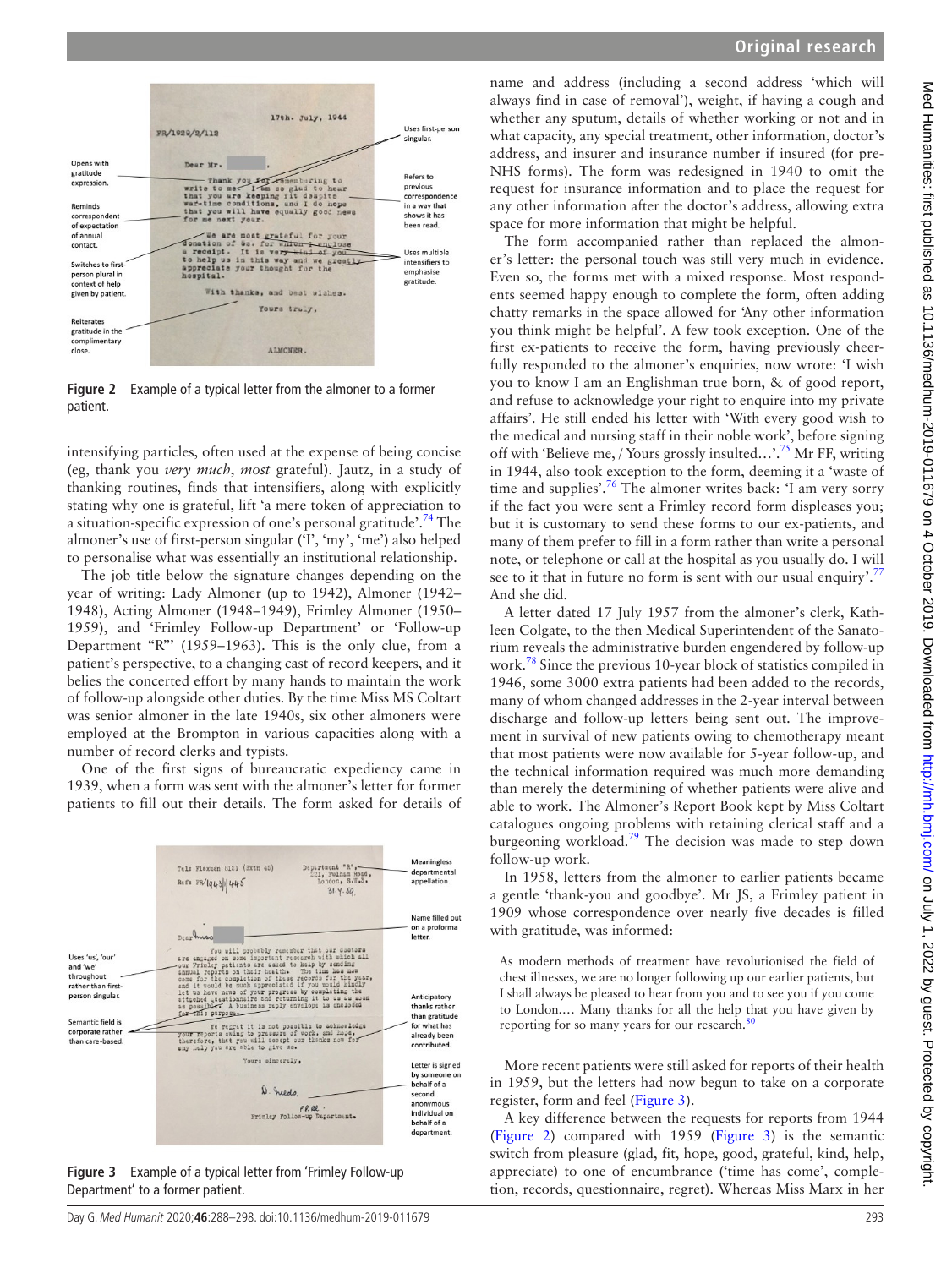## **Original research**

report in 1920 had written that 'the very considerable time and labour expended is more than compensated for by [patients'] gratitude', $81$  the burden of collecting data had come to outweigh their usefulness and no amount of gratitude from patients could compensate for this. Follow-up was discontinued in 1960.

Nostalgia for the voluntary hospitals and scepticism about the NHS were hard to shake. A retired nurse, treated at Frimley in 1925, writes bitterly in 1960:

I suppose I am fortunate to be here, but it is hard going. There is no mercy in the National Health Service. It was the worst thing that the late Aneurin Bevan did to kill the Voluntary Hospitals as such. Up here in Lancashire things are very different from London and the South. The people are hard and very callous.<sup>[82](#page-8-72)</sup>

Gratitude as a frequently evoked emotion associated with the NHS<sup>[83](#page-8-73)</sup> was still some way off for those who had benefited from the voluntary hospital system.

#### **Strengths and limitations**

A particular strength of this study is that it draws on a longitudinal sample of letters in which, independently of each other, multiple patients repeatedly and robustly expressed gratitude. Having both sides of the correspondence, and a full account of the circumstances in which it was produced, is unusual in epistolary research. It enables the exploration of the dynamics of call-and-response in the production and reaffirmation of institutionally proscribed relationships.

A limitation is that gratitude is undoubtedly over-represented in the correspondence, given that patients were alive at the time of writing and therefore more likely to implicate sanatorium treatment for their well-being. Also, only patients who had been at Frimley Sanatorium for more than 28 days were included in follow-up, meaning that voices are not included of those who discharged themselves, presumably dissatisfied with treatment at Frimley (although apparently this rarely happened according to Dr Wingfield's obituarist).<sup>84</sup> Patients were required to submit completely to a strictly timetabled regimen at the Sanatorium<sup>85</sup>: there was no room for dissent. Patients' willingness to comply with authority may well have contributed to the high response rates to the almoners' enquiries.

What cannot be adequately conveyed in an analysis of this nature is the materiality of the original letters: the feel and weight of the paper (poorer quality during war years), the use of different writing implements, and the effort taken with handwriting—especially evident with increasing frailty of elderly former patients. We can only speculate on the influence of these intangible features, but it underlines the value to historians of emotions of engaging with primary sources rather than digital renditions in seeking to apprehend the affect generated by letters.

#### **Discussion and conclusion**

Far from pursuing a narrow moral agenda or being a managerialist ploy to elicit greater productivity, gratitude—sincerely expressed at the interpersonal level—contributed to the durability of relationships in this case study of correspondence between staff and patients. Although the correspondence was primarily intended to collect data for statistical purposes, the quantitative outputs in the form of reports of the after-histories of patients<sup>13 86  $\frac{8}{7}$ </sup> have nothing to say to the rich, lived experiences that unfold through the pages of letters. It is through engagement with the hallmarks of gratitude in the correspondence that one gains an insight into the affirming, emotional heft

of the work that offsets the administrative burden of needing to keep track of thousands of patients.

My interest in gratitude is, in part, motivated by concerns over morale in the NHS. The King's Fund has highlighted low morale as a significant problem in the NHS, with a major contributing factor being that staff feel undervalued.<sup>88</sup> The Royal College of Nursing Employment Survey 2017 found that the majority of nursing staff felt overworked, underpaid and unable to provide a satisfactory level of patient care, with over a third planning to leave the profession. $89$  A survey of 929 general practitioners in the South of England in 2017 found that 59.4% reported that morale had reduced over the past 2 years, and 48.5% said they had brought forward their plans to leave general practice.<sup>[90](#page-8-78)</sup> Despite this, patient feedback consistently shows high levels of satisfaction with the care delivered by doctors and nurses in the NHS.<sup>91 92</sup> The relentless emphasis on what needs improvement in healthcare risks disproportionately emphasising negative phenomena. This is at the expense of learning from heliotropic factors—those positive conditions that contribute to human flourishing. $\frac{93}{2}$  $\frac{93}{2}$  $\frac{93}{2}$ 

There is a fair amount of cynicism attached to scholarship that focuses on the 'positive'. It implies a preconceived bias which is contrary to the value-neutral position usually seen as the hallmark of scientific enquiry. Ironically, the word 'critical' attracts no such censure. 'Positive thinking' has been characterised as delusional and destructive, $94$  and emblematic of the corporat-isation of emotion.<sup>[95](#page-9-3)</sup> Care Opinion, a website where people can share experiences of healthcare, recently was described as 'close to pointless as it mostly provides a channel for praise'.[96](#page-9-4) The implication is that it is only complaints that drive change. However, this notion is challenged by an analysis of 41 discursive interviews with NHS staff in which interviewees mentioned 'patient and family complaints' as events that had significantly negative effects on staff.<sup>[97](#page-9-5)</sup> Participants described the emotional impact of complaints, for example, 'gutting', 'devastation', 'awful shame', 'disbelief', 'shock' or 'incomprehension', but hardly ever described complaints raised by patients as grounds for improving the quality of care. Alexander has pointed out that positive stories are an effective way to share good practice and support interprofessional learning.<sup>98</sup> She links positive feedback to having a powerful impact in lifting staff morale: 'Online feedback is not just data: it is often an intervention, an act of encouragement, support and solidarity with public service staff'.

Pelletier *et al* recently demonstrated the value of using Marcel Mauss' concept of the gift in analysing exchanges in medicine that have ritualistic and performative aspects.<sup>[99](#page-9-7)</sup> Mauss elaborated the idea that gifts are not disinterested. They participate in economies of gift exchange in communities, and the expectation of reciprocity consolidates social ties. In the Brompton correspondence, patients' gifts took the form of material goods—donations, stamps, presents and so on but the most valued gift was the information that enabled the almoner to participate in other circles of gift exchange within the knowledge community of the hospital: the gifting of data to the doctors compiling research on the after-histories of patients with TB. This concept of knowledge exchange is in keeping with work by Konstantinou and Fincham which shows how gift relations of reciprocation and obligation enhance working capability.[100](#page-9-8) However, there is more at stake in the Brompton case study than the gift relationship merely enabling the work of the almoners. The correspondence took the form of an annual ritual that *performed* the continuation of care. It exemplifies what Mauss describes as 'the solicitude arising from reci-procity and co-operation'.<sup>[101](#page-9-9)</sup>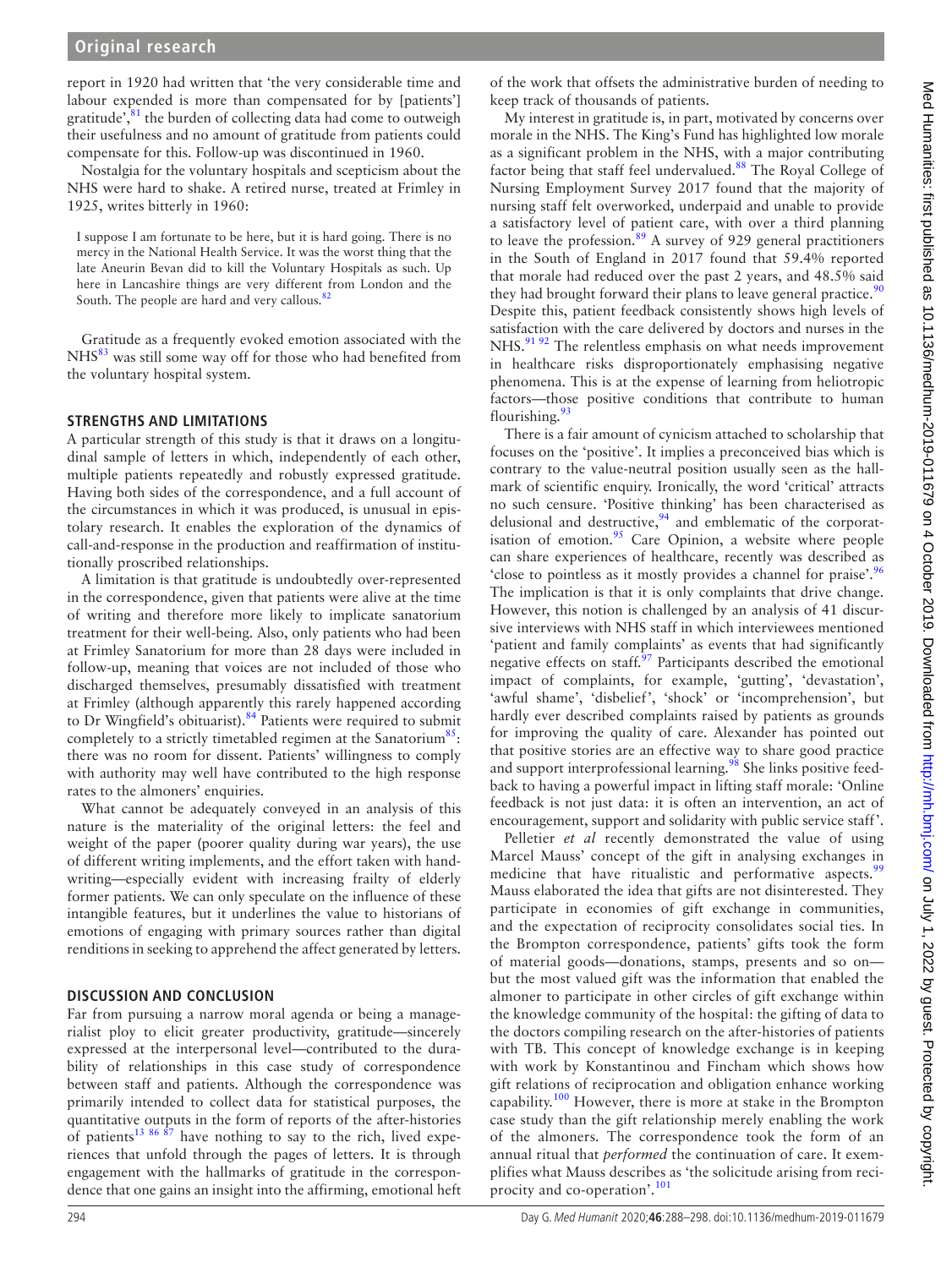What, then, can we learn from the Brompton correspondence about the role of gratitude in relationship building in contemporary healthcare?

- 1. Gratitude requires opportunities for expression. The exigency of gathering data from former sanatorium patients for research purposes had the happy side effect of giving patients the chance to express gratitude and the almoners the chance to reciprocate. That the gratitude was unsolicited, rather than part of a formal service-oriented feedback process, made it come across as an unforced gift—not without the obligation to reciprocate, but also not purely instrumentalist.
- 2. The Brompton correspondence shows that, regardless of who was writing the letters, a familiarity with previous correspondence and the semantic strategy of using the first person singular (T, 'me' and 'my') created continuity in a way that transcended politeness and made patients feel acknowledged and valued. This is one of the ways in which care can become more personal, as called for the in the NHS Long-Term Plan[.102](#page-9-10)
- 3. Contemporary strategies for effective communication with patients could be strengthened if healthcare professionals demonstrate familiarity with information previously disclosed by a patient. Boilerplate correspondence—the use of standard letter templates—has its advantages in disseminating information, but it is the antithesis of patient-centredness. Millions of letters are written and received within the NHS each month.<sup>103</sup> Correspondence that is devoid of personalisation, bar name and address, may reinforce patients' perceptions that they are part of a workflow process rather than of interest as an individual to caregivers.
- 4. Complaints and compliments are not mutually exclusive. Patients who complained about follow-up were keen to stress that they were not ungrateful. A simplistic dichotomy of counting complaints versus compliments, often implemented in healthcare feedback mechanisms, does not do justice to the nuances of patient feedback. Although patient satisfaction is meant to be a measure of whether expectations have been met, studies show that there is considerable variation at the patient level where satisfaction depends on a range of factors extraneous to a consultation.<sup>104</sup> 105 Patient satisfaction measures are particularly poor for yielding sensible data because patients are often asked about factors that are outside of the control of the person for whom they are providing feedback.<sup>106</sup> It is to be hoped that the recent review announced by NHS England of the much-maligned Friends and Family Test $107$  will consider the ways in which gratitudinous feedback is captured, acknowledged, recorded and directed.

Did the expression and reception of gratitude in the Brompton correspondence enhance the subjective well-being of the patients and staff? We cannot know for sure, but the material and linguistic markers of pleasure certainly point in this direction. There is a considerable body of evidence that expressing gratitude increases well-being. A scoping review of literature on gratitude expressed to health professionals found that gratitude is likely to have personal and professional impacts, with poten-tial to affect motivation and retention.<sup>[108](#page-9-15)</sup> A review of gratitude research carried out by Wood, Froh and Geraghty shows that multiple studies repeatedly and robustly correlate gratitude with well-being.[109](#page-9-16) Davis *et al* carried out a meta-analysis of gratitude interventions such as gratitude lists, journaling and letter writing, finding that they show promise for improving psychological well-being.<sup>110</sup> A study found that writing letters of gratitude increased participants' happiness and life satisfaction, while

decreasing depressive symptoms.<sup>[111](#page-9-18)</sup> A small randomised control trial of an intervention that involved healthcare practitioners keeping gratitude diaries led to a reduction in perceived stress and depressive symptoms.<sup>[112](#page-9-19)</sup> The writing and receiving of letters between the almoners and former patients in which gratitude was the dominant emotion might well have had a similarly positive effect.

It is intended to expand on the work reported here. Future work will involve an ethnographic study with a view to providing guidance on how to better recognise and facilitate the gratitude in contemporary healthcare settings.

### **Patient and public involvement**

This is an archival study and patients and the public were not involved in the design or implementation.

**Correction notice** This article has been corrected since it was first published online. The open access licence has been updated to CC-BY in order to comply with funder requirements.

**Twitter** @GiskinDay

**Acknowledgements** I am grateful to Professor Anne Marie Rafferty and Professor Glenn Robert for critically reviewing the manuscript and suggesting improvements. Thank you too to the archivists at the Royal London Hospital Archives for facilitating access to documents, and to Victoria Hume, former Arts Manager at the Royal Brompton Hospital, for alerting me to the existence of the letters. The reviewers of this manuscript were generous in their comments and helpful suggestions for which I am very appreciative.

**Contributors** GD is the sole author of this work. Supervisor contribution has been attributed in the acknowledgements.

**Funding** This work was supported by the Wellcome Trust, grant no 212792/Z/18/Z.

**Competing interests** None declared.

**Patient consent for publication** Not required.

**Provenance and peer review** Not commissioned; externally peer reviewed.

**Data availability statement** Data are available in a public, open access repository.

**Open access** This is an open access article distributed in accordance with the Creative Commons Attribution 4.0 Unported (CC BY 4.0) license, which permits others to copy, redistribute, remix, transform and build upon this work for any purpose, provided the original work is properly cited, a link to the licence is given, and indication of whether changes were made. See: [https://creativecommons.org/](https://creativecommons.org/licenses/by/4.0/) [licenses/by/4.0/.](https://creativecommons.org/licenses/by/4.0/)

#### **ORCID iD**

Giskin Day<http://orcid.org/0000-0002-9901-9267>

#### **Notes**

- <span id="page-7-0"></span>1. [Robert C. Solomon \(2004\)](#page-10-0), "The Psychology of Gratitude: Foreword," in The Psychology of Gratitude, ed. Robert A. Emmons and Michael E. McCullough (Oxford: Oxford University Press), v.
- <span id="page-7-1"></span>2. [Don E. Davis et al. \(2016\),](#page-9-20) "Thankful for the Little Things: A Meta-Analysis of Gratitude Interventions," Journal of Counseling Psychology 63, no. 1: 20–31, doi:10.1037/cou0000107.
- 3. [Christina N. Armenta, Megan M. Fritz, and Sonja Lyubomirsky \(2017\),](#page-9-21) "Functions of Positive Emotions: Gratitude as a Motivator of Self-Improvement and Positive Change," Emotion Review 9, no. 3: 183–90, doi:10.1177/1754073916669596.
- 4. [Blaire Morgan, Liz Gulliford, and Kristján Kristjánsson \(2017\)](#page-10-1), "A New Approach to Measuring Moral Virtues: The Multi-Component Gratitude Measure," Personality and Individual Differences 107: 179–89, doi:10.1016/j.paid.2016.11.044.
- <span id="page-7-2"></span>5. [George Campbell Gosling \(2018\),](#page-9-22) "Gender, Money and Professional Identity: Medical Social Work and the Coming of the British National Health Service," Women's History Review 27, no. 2: 312, doi:10.1080/09612025.2017.1328760.
- <span id="page-7-3"></span>6. [George Campbell Gosling \(2017\),](#page-9-23) Payment and Philanthropy in British Healthcare, 1918–48 (Manchester: Manchester University Press).
- 7. [George Campbell Gosling \(2018\),](#page-9-22) "Gender, Money and Professional Identity."
- <span id="page-7-4"></span>8. [Lynsey T. Cullen \(2013\),](#page-9-24) "The First Lady Almoner: The Appointment, Position, and Findings of Miss Mary Stewart at the Royal Free Hospital, 1895–99," Journal of the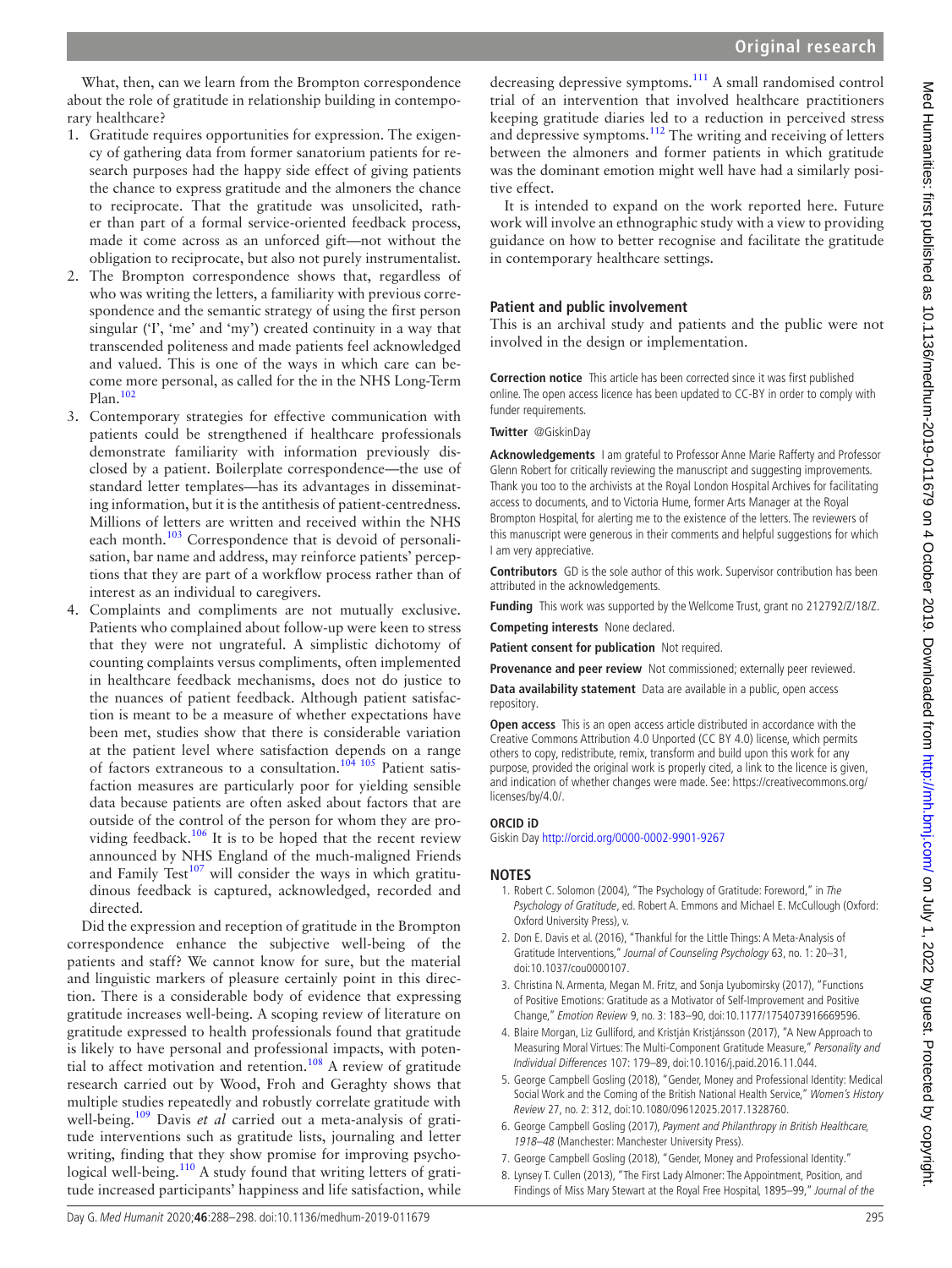History of Medicine and Allied Sciences 68, no. 4: 551–82, doi: 10.1093/jhmas/ jrs020.

- <span id="page-8-1"></span><span id="page-8-0"></span>9. [Marcel Mauss \(2000\),](#page-10-2) The Gift (New York: W.W. Norton & Company).
- 10. [Alexandre Herbland et al. \(2017\),](#page-9-25) "Thank You Letters from Patients in an Intensive Care Unit: From the Expression of Gratitude to an Applied Ethic of Care," Intensive and Critical Care Nursing 43: 47–54, [https://doi.org/10.1016/j.iccn.2017.05.007.](https://doi.org/10.1016/j.iccn.2017.05.007)
- <span id="page-8-2"></span>11. [María Aparicio et al. \(2017\)](#page-9-26), "What Are Families Most Grateful for after Receiving Palliative Care? Content Analysis of Written Documents Received: A Chance to Improve the Quality of Care," BMC Palliative Care 16, no. 1: 47, doi:10.1186/ s12904-017-0229-5.
- <span id="page-8-3"></span>12. [Margaret Coltart, 1942](#page-9-27), Almoner's Report Book (1948–1966).
- <span id="page-8-4"></span>13. [Percival Horton-Smith Hartley, Rodolph Charles Wingfield, and V.A. Burrows \(1935\),](#page-9-28) The Expectation of Survival in Pulmonary Tuberculosis: An Analysis of 8,766 Cases Treated at the Brompton Hospital Sanatorium, Frimley, Brompton Hospital Reports 4.1 (London).
- <span id="page-8-5"></span>14. For an account of admissions, finances and staffing during the early years of Frimley Sanatorium—including the role of the almoner—refer to [P.J Bishop](#page-9-29)  [and B.D.B. Lucas \(1991\),](#page-9-29) The Seven Ages of the Brompton: A Saga of a Hospital (London: The Board of Governors, Royal Brompton National Heart and Lung Hospitals), 87–105.
- <span id="page-8-6"></span>15. [S.H. Haberson et al. \(1914\),](#page-9-30) Report on the After-Histories of Patients Discharged from the Brompton Hospital Sanatorium at Frimley, in Surrey, During the Years 1905– 1910: Medical Research Council Special Report Series No. 85 (London: HMSO), 5.
- <span id="page-8-7"></span>16. [Medical Research Committee \(1917\)](#page-10-3), Minutes of Meetings (London).
- <span id="page-8-8"></span>17. [Percival Horton-Smith Hartley, R.C. Wingfield, and J.H.R. Thompson \(1924\)](#page-9-31), An Inquiry into the After-Histories of Patients Treated at the Brompton Hospital Sanatorium at Frimley, during the Years 1905-1914 (London), 13.
- <span id="page-8-9"></span>18. Kathleen Colgate to Dr Foster-Carter, March 14, 1957.
- <span id="page-8-10"></span>19. [Margaret Coltart, 1942](#page-9-27), Almoner's Report Book, July 9, 1962.
- <span id="page-8-11"></span>20. [Percival Horton-Smith Hartley, R.C. Wingfield, and J.H.R. Thompson \(1924\)](#page-9-31), An Inquiry into the After-Histories of Patients, 12.
- <span id="page-8-12"></span>21. [Roy Porter \(1985\)](#page-10-4), "The Patient's View: Doing Medical History from Below," Theory and Society 14, no. 2: 175–98, 176.
- <span id="page-8-13"></span>22. [G.B. Risse and J.H. Warner \(1992\)](#page-10-5), "Reconstructing Clinical Activities: Patient Records in Medical History," Social History of Medicine 5, no. 2: 183–205, doi: 10.1093/ shm/5.2.183.
- 23. [Jonathan Gillis \(2006\),](#page-9-32) "The History of the Patient History Since 1850." Bulletin of the History of Medicine 80, no. 3: 490–512, doi: 10.1353/bhm.2006.0097.
- <span id="page-8-14"></span>24. [Jessica Howell, Anne Marie Rafferty, and Anna Snaith \(2011\)](#page-9-33), "(Author)Ity Abroad: The Life Writing of Colonial Nurses," International Journal of Nursing Studies 48, no. 9: 1155–62, doi:10.1016/j.ijnurstu.2011.03.010.
- <span id="page-8-15"></span>25. [Ortun Riha, 1995](#page-10-6), "Surgical Case Records as an Historical Source: Limits and Perspectives," Social History of Medicine 8, no. 2: 271–83, doi: 10.1093/ shm/8.2.271.
- <span id="page-8-16"></span>26. LF to Almoner, April 10, 1943.
- <span id="page-8-17"></span>27. BW to Almoner, March 2, 1944.
- <span id="page-8-18"></span>28. Patients could be admitted on the recommendation of a Subscriber—an individual who contributed annually to the upkeep of the Hospital.
- <span id="page-8-19"></span>29. FCC to Almoner, March 17, 1942.
- <span id="page-8-20"></span>30. MAF to Almoner, October 25, 1943.
- <span id="page-8-21"></span>31. MS to Almoner, July 27, 1954.
- <span id="page-8-22"></span>32. ARB to Almoner, November 16, 1961.
- <span id="page-8-23"></span>33. CHC to Almoner, May 13, 1936. Patient was discharged in 1914.
- <span id="page-8-24"></span>34. IL to Almoner, May 31, 1943.
- <span id="page-8-25"></span>35. AN to Almoner, April 1952.
- <span id="page-8-26"></span>36. [Steven Cherry \(1996\),](#page-9-34) "Accountability, Entitlement, and Control Issues and Voluntary Hospital Funding c1860–1939," Social History of Medicine 9, no. 2: 215–33, doi: 10.1093/shm/9.2.215.
- <span id="page-8-27"></span>37. [Barry M. Doyle \(2014\),](#page-9-35) The Politics of Hospital Provision in Early Twentieth-Century Britain (London: Pickering & Chatto), 69.
- <span id="page-8-28"></span>38. JR to Almoner, January 8, 1936.
- <span id="page-8-29"></span>39. KB to Almoner, January 11, 1936.
- <span id="page-8-30"></span>40. FS to Almoner, n.d.
- <span id="page-8-31"></span>41. WGK to Almoner, August 31, 1932.
- <span id="page-8-32"></span>42. [Linda Bryder \(1988\),](#page-9-36) Below the Magic Mountain: A Social History of Tuberculosis in Twentieth-Century Britain (Oxford: Clarendon Press), 220.
- <span id="page-8-33"></span>43. EFC to Almoner, April, 1940.
- <span id="page-8-34"></span>44. Almoner to EFC, April 16, 1940.
- <span id="page-8-35"></span>45. Letter from AdSL to Almoner, December 6, 1928.
- <span id="page-8-36"></span>46. SG to Almoner, February 18, 1955.
- <span id="page-8-37"></span>47. Almoner to SG, February 22, 1955.
- <span id="page-8-38"></span>48. AEB to Almoner, November 9, 1955.
- <span id="page-8-39"></span>49. LB to Almoner, January 26, 1953.
- <span id="page-8-40"></span>50. Almoner to EMP, March 24, 1943.
- <span id="page-8-41"></span>51. MAF to Almoner, October 25, 1943.
- <span id="page-8-42"></span>52. APM to Almoner, July 3, n.d. (probably 1944).
- <span id="page-8-43"></span>53. TMHM to Almoner, May 17, 1942. 54. Almoner to GS, February 6, 1935.
- <span id="page-8-45"></span><span id="page-8-44"></span>55. [Elaine Thomson \(2002\)](#page-10-7), "Between Separate Spheres: Medical Women, Moral Hygiene and the Edinburgh Hospital for Women and Children," in Medicine, Health and the Public Sphere in Britain, 1600–2000, ed. Steve Sturdy (Abingdon: Routledge), 107–22.
- <span id="page-8-46"></span>56. Almoner to AMG, January 3, 1948.
- <span id="page-8-47"></span>57. [Percival Horton-Smith Hartley, R.C. Wingfield, and J.H.R. Thompson \(1924\).](#page-9-31) An Inquiry into the After-Histories of Patients, 12.
- <span id="page-8-48"></span>58. [Margaret Coltart, Helen Raine, and Elizabeth Harrison \(1959\),](#page-9-37) Social Work in Tuberculosis (London: The Chest and Heart Association).
- <span id="page-8-49"></span>59. [P.J. Bishop and B.D.B. Lucas \(1991\)](#page-9-29), The Seven Ages of the Brompton, 19.
- <span id="page-8-50"></span>60. [P.J. Bishop and B.D.B. Lucas \(1991\)](#page-9-29), 19.
- <span id="page-8-51"></span>61. GER to Almoner, received January 10, 1946.
- <span id="page-8-52"></span>62. Almoner to GER, January 17, 1946.
- <span id="page-8-53"></span>63. [George Campbell Gosling \(2018\),](#page-9-22) "Gender, Money and Professional Identity".
- <span id="page-8-54"></span>64. For a discussion of the contributory arrangements of patients under the voluntary hospital system, see [Martin Gorsky, Martin Powell, and John Mohan \(2002\),](#page-9-38) "British Voluntary Hospitals and the Public Sphere: Contribution and Participation before the National Health Service," in Medicine, Health and the Public Sphere in Britain, 1600–2000, ed. Steve Sturdy (Abingdon: Routledge), 123–44.
- <span id="page-8-55"></span>65. [George Campbell Gosling \(2018\),](#page-9-22) "Gender, Money and Professional Identity", 323.
- <span id="page-8-56"></span>66. HRWM to Almoner, January 14, 1946.
- <span id="page-8-57"></span>67. [P.J. Bishop and B.D.B. Lucas \(1991\)](#page-9-29), The Seven Ages of the Brompton, 156.
- <span id="page-8-58"></span>68. FD to Almoner, received February 23, 1952.
- <span id="page-8-59"></span>69. Almoner to FD, February 25, 1952.
- <span id="page-8-60"></span>70. Coltart, Almoner's Report Book, January 12, 1953.
- <span id="page-8-61"></span>71. Coltart, Almoner's Report Book, March 8, 1949.
- <span id="page-8-62"></span>72. [George Campbell Gosling \(2018\),](#page-9-22) "Gender, Money and Professional Identity".
- <span id="page-8-63"></span>73. [Caroline Pelletier et al. \(2018\)](#page-10-8), "The Gift in A&E: Re-Framing the Medical Case Presentation through Mauss," Social Theory & Health 4: 1-18. Published electronically December 14, doi:10.1057/s41285-018-00086-6.
- <span id="page-8-64"></span>74. [Sabine Jautz \(2015\),](#page-9-39) Thanking Formulae in English: Explorations Across Varieties and Genres (Amsterdam: John Benjamins Publishing Company), 102.
- <span id="page-8-65"></span>75. CQ to Almoner, February 28, 1939.
- <span id="page-8-66"></span>76. FF to Almoner, April 20, 1944.
- <span id="page-8-67"></span>77. Almoner to FF, April 22, 1944.
- <span id="page-8-68"></span>78. Kathleen Colgate to Dr Foster-Carter, July 17, 1957.
- <span id="page-8-69"></span>79. Coltart, Almoner's Report Book.
- <span id="page-8-70"></span>80. Almoner to JHS, January 29, 1958.
- <span id="page-8-71"></span>81. [Laura Constance Marx \(1921\),](#page-10-9) The Eightieth Annual Report of the Hospital for Consumption and Diseases of the Chest, Brompton, Read at the Annual Court of Governors, 17th March, 1921 (London), xvii.
- <span id="page-8-72"></span>82. EMW to Almoner, November 9, 1960.
- <span id="page-8-73"></span>83. [Research Works \(2016\),](#page-10-10) NHS Identity Research Phase One and Two Combined Research Report, [https://www.england.nhs.uk/nhsidentity/wp-content/uploads/sites/](https://www.england.nhs.uk/nhsidentity/wp-content/uploads/sites/38/2016/08/NHS-Identity-Research-phase-one-and-two.pdf) [38/2016/08/NHS-Identity-Research-phase-one-and-two.pdf](https://www.england.nhs.uk/nhsidentity/wp-content/uploads/sites/38/2016/08/NHS-Identity-Research-phase-one-and-two.pdf).
- <span id="page-8-74"></span>84. [FHY \(1946\),](#page-9-40) "In Memoriam: Rodolph Charles Wingfield, BM (Oxon), FRCP (Lond)", British Journal of Tuberculosis and Diseases of the Chest 40, no. 2: 1–4.
- <span id="page-8-75"></span>85. [P.J. Bishop and B.D.B. Lucas \(1991\)](#page-9-29), The Seven Ages of the Brompton.
- 86. [S.H. Haberson et al. \(1914\),](#page-9-30) Report on the After-Histories of Patients Discharged.
- 87. [Percival Horton-Smith Hartley, R.C. Wingfield, and J.H.R. Thompson \(1924\),](#page-9-31) An Inquiry into the After-Histories of Patients.
- <span id="page-8-76"></span>88. [The King's Fund \(2018\),](#page-10-11) "How Is the NHS Performing?", March 2018 Quarterly Monitoring Report, [https://www.kingsfund.org.uk/publications/how-nhs-performing](https://www.kingsfund.org.uk/publications/how-nhs-performing-march-2018)[march-2018](https://www.kingsfund.org.uk/publications/how-nhs-performing-march-2018).
- <span id="page-8-77"></span>89. [Rachel Marangozov et al. \(2017\),](#page-10-12) Royal College of Nursing Employment Survey 2017, [https://www.rcn.org.uk/professional-development/publications/pdf-](https://www.rcn.org.uk/professional-development/publications/pdf-007076)[007076.](https://www.rcn.org.uk/professional-development/publications/pdf-007076)
- <span id="page-8-78"></span>90. [Katherine Owen et al. \(2019\)](#page-10-13), "GP Retention in the UK: A Worsening Crisis. Findings from a Cross-Sectional Survey," BMJ Open 9, no. 2: e026048, doi:10.1136/ BMJOPEN-2018-026048.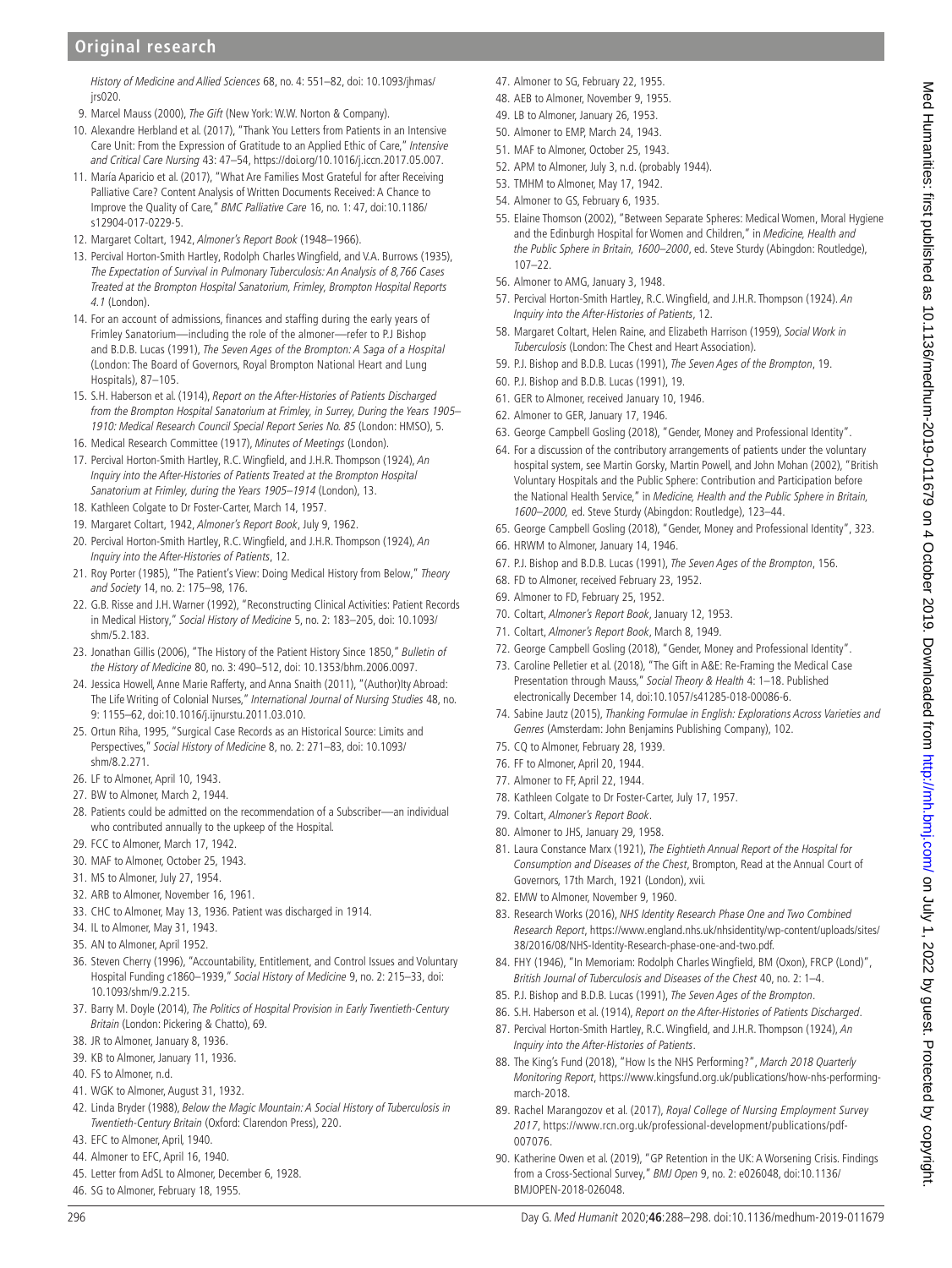- <span id="page-9-0"></span>91. [Linda H. Aiken et al. \(2018\),](#page-9-41) "Patient Satisfaction with Hospital Care and Nurses in England: An Observational Study", BMJ Open 8, no. 1 (January 11): e019189, doi:10.1136/bmjopen-2017-019189.
- 92. [Care Quality Commission \(2018\),](#page-9-42) NHS Patient Survey Programme 2017 Adult Inpatient Survey Statistical Release, [https://www.cqc.org.uk/publications/surveys/](https://www.cqc.org.uk/publications/surveys/adult-inpatient-survey-2017) [adult-inpatient-survey-2017](https://www.cqc.org.uk/publications/surveys/adult-inpatient-survey-2017).
- <span id="page-9-1"></span>93. [Kim S. Cameron and Gretchen M. Spreitzer \(2011\)](#page-9-43), The Oxford Handbook of Positive Organizational Scholarship (Oxford University Press, USA).
- <span id="page-9-2"></span>94. [Barbara Ehrenreich \(2010\),](#page-9-44) Smile or Die (London: Granta).
- <span id="page-9-3"></span>95. [William Davies \(2015\)](#page-9-45), The Happiness Industry: How the Government and Big Business Sold Us Well-Being (London and New York: Verso).
- <span id="page-9-4"></span>96. [John Wilson \(2018\),](#page-10-14) "Practical Measures to Heal the NHS in Scotland," Holyrood Magazine, December, [https://www.holyrood.com/articles/comment/practical](https://www.holyrood.com/articles/comment/practical-measures-heal-nhs-scotland)[measures-heal-nhs-scotland](https://www.holyrood.com/articles/comment/practical-measures-heal-nhs-scotland).
- <span id="page-9-5"></span>97. [Mary Adams, Jill Maben, and Glenn Robert \(2018\)](#page-9-46), "'It's Sometimes Hard to Tell What Patients Are Playing at': How Healthcare Professionals Make Sense of Why Patients and Families Complain about Care", Health: An Interdisciplinary Journal for the Social Study of Health, Illness and Medicine 22, no. 6: 603–23, doi:10.1177/1363459317724853.
- <span id="page-9-6"></span>98. [Gina Alexander \(2019\),](#page-9-47) "Health Services Learn from Both Positive and Negative Feedback," Holyrood Magazine, January, [https://www.holyrood.com/articles/](https://www.holyrood.com/articles/comment/health-services-learn-both-positive-and-negative-feedback) [comment/health-services-learn-both-positive-and-negative-feedback.](https://www.holyrood.com/articles/comment/health-services-learn-both-positive-and-negative-feedback)
- <span id="page-9-8"></span><span id="page-9-7"></span>99. [Caroline Pelletier et al. \(2018\),](#page-10-8) "The Gift in A&E".
- 100. [Efrosyni Konstantinou and Robin Fincham \(2011\)](#page-9-48), "Not Sharing But Trading: Applying a Maussian Exchange Framework to Knowledge Management", Human Relations 64, no. 6: 823–42, doi:10.1177/0018726710388676.
- <span id="page-9-9"></span>101. [Marcel Mauss \(2000\),](#page-10-2) The Gift, 69.
- <span id="page-9-10"></span>102. [Harry Quilter-Pinner \(2018\),](#page-10-15) "The NHS Long-Term Plan: Lessons from the Lord Darzi Review of Health and Care", [https://www.ippr.org/files/2018-11/long-term-nhs-plan.](https://www.ippr.org/files/2018-11/long-term-nhs-plan.pdf) [pdf](https://www.ippr.org/files/2018-11/long-term-nhs-plan.pdf).
- <span id="page-9-11"></span>103. [AMRC \(2018\),](#page-9-49) "Please, Write to Me. Writing Outpatient Clinic Letters to Patients. Guidance", London, [http://www.aomrc.org.uk/reports-guidance/please-write-to-me](http://www.aomrc.org.uk/reports-guidance/please-write-to-me-writing-outpatient-clinic-letters-to-patients-guidance/)[writing-outpatient-clinic-letters-to-patients-guidance/](http://www.aomrc.org.uk/reports-guidance/please-write-to-me-writing-outpatient-clinic-letters-to-patients-guidance/).
- <span id="page-9-12"></span>104. [C. Salisbury, M. Wallace, and A. A Montgomery, 2010](#page-10-16), "Patients' Experience and Satisfaction in Primary Care: Secondary Analysis Using Multilevel Modelling", BMJ (Clinical Research) 341: c5004, doi:10.1136/bmj.c5004.
- 105. [Martin J. Roberts et al. \(2014\),](#page-10-17) "Understanding High and Low Patient Experience Scores in Primary Care: Analysis of Patients' Survey Data for General Practices and Individual Doctors", British Medical Journal 349: g6034.
- <span id="page-9-13"></span>106. [Jeannie L. Haggerty \(2010\)](#page-9-50), "Are Measures of Patient Satisfaction Hopelessly Flawed?", BMJ (Clinical Research) 341: c4783, doi:10.1136/bmj.c4783.
- <span id="page-9-14"></span>107. [Neil Churchill \(2019\)](#page-9-51), "Times and Questions May Be A-Changing", NHS England Blog, <https://www.england.nhs.uk/blog/times-and-questions-may-be-a-changing/>.
- <span id="page-9-15"></span>108. [Maria Aparicio et al. \(2019\)](#page-9-52), "Gratitude between Patients and Their Families and Health Professionals: A Scoping Review", Journal of Nursing Management 27, no. 2: 286–300, doi: 10.1111/jonm.12670.
- <span id="page-9-16"></span>109. [Alex M. Wood, Jeffrey J. Froh, and Adam W. A. Geraghty \(2010\),](#page-10-18) "Gratitude and Well-Being: A Review and Theoretical Integration", Clinical Psychology Review 30: 890–905, doi:10.1016/j.cpr.2010.03.005.
- <span id="page-9-17"></span>110. [Don E. Davis et al. \(2016\),](#page-9-20) "Thankful for the Little Things".
- <span id="page-9-18"></span>111. [Steven M. Toepfer, Kelly Cichy, and Patti Peters, 2012](#page-10-19), "Letters of Gratitude: Further Evidence for Author Benefits", Journal of Happiness Studies 13, no. 1: 187–201, doi:10.1007/s10902-011-9257-7.
- <span id="page-9-19"></span>112. [Sheung-Tak Cheng, Pui Ki Tsui, and John H.M. Lam \(2015\),](#page-9-53) "Improving Mental Health in Health Care Practitioners: Randomized Controlled Trial of a Gratitude Intervention", Journal of Consulting and Clinical Psychology 83, no. 1: 177–86, doi:10.1037/a0037895.

#### **Bibliography**

- <span id="page-9-46"></span>Adams, Mary, Jill Maben, and Glenn Robert. "It's sometimes hard to tell what patients are playing at': How healthcare professionals make sense of why patients and families complain about care." [Health: An Interdisciplinary Journal for the Social Study of](http://dx.doi.org/10.1177/1363459317724853)  [Health, Illness and Medicine](http://dx.doi.org/10.1177/1363459317724853) 22, no. 6 (2018): 603–23.
- <span id="page-9-41"></span>Aiken, Linda H., Douglas M. Sloane, Jane Ball, Luk Bruyneel, Anne Marie Rafferty, and Peter Griffiths. "Patient satisfaction with hospital care and nurses in England: an observational study." [BMJ Open](http://dx.doi.org/10.1136/bmjopen-2017-019189) 8, no. 1 (2018), e019189
- <span id="page-9-47"></span>Alexander, Gina. "Health Services Learn from Both Positive and Negative Feedback, Holyrood Magazine.", 2019. [https://www.holyrood.com/articles/comment/health](https://www.holyrood.com/articles/comment/health-services-learn-both-positive-and-negative-feedback)[services-learn-both-positive-and-negative-feedback](https://www.holyrood.com/articles/comment/health-services-learn-both-positive-and-negative-feedback).
- <span id="page-9-49"></span>AMRC. "Please, Write to Me. Writing Outpatient Clinic Letters to Patients. Guidance.", 2018. [http://www.aomrc.org.uk/reports-guidance/please-write-to-me-writing](http://www.aomrc.org.uk/reports-guidance/please-write-to-me-writing-outpatient-clinic-letters-to-patients-guidance/)[outpatient-clinic-letters-to-patients-guidance/.](http://www.aomrc.org.uk/reports-guidance/please-write-to-me-writing-outpatient-clinic-letters-to-patients-guidance/)
- <span id="page-9-52"></span>Aparicio, Maria, Carlos Centeno, Carole Robinson, and María Arantzamendi. "Gratitude between Patients and Their Families and Health Professionals: A Scoping Review." [Journal of Nursing Management](http://dx.doi.org/10.1111/jonm.12670) 27, no. 2 (2019): 286–300.
- <span id="page-9-26"></span>Aparicio, María, Carlos Centeno, José Miguel Carrasco, Antonio Barbosa, and María Arantzamendi. "What are families most grateful for after receiving palliative care? content analysis of written documents received: a chance to improve the quality of care." [BMC Palliative Care](http://dx.doi.org/10.1186/s12904-017-0229-5) 16, no. 1 (2017), article 47.
- <span id="page-9-21"></span>Armenta, Christina N., Megan M. Fritz, and Sonja Lyubomirsky. "Functions of positive emotions: Gratitude as a motivator of Self-Improvement and positive change." [Emotion Review](http://dx.doi.org/10.1177/1754073916669596) 9, no. 3 (2017): 183–90.
- <span id="page-9-29"></span>Bishop, P.J, and B.D.B. Lucas. The Seven Ages of the Brompton: A Saga of a Hospital. London: The Board of Governors, Royal Brompton National Heart and Lung Hospitals, 1991.
- <span id="page-9-36"></span>Bryder, Linda. Below the Magic Mountain: A Social History of Tuberculosis in Twentieth-Century Britain. Oxford: Clarendon Press, 1988.
- <span id="page-9-43"></span>Cameron, Kim S., and Gretchen M. Spreitzer. The Oxford Handbook of Positive Organizational Scholarship. New York: Oxford University Press, 2011.
- <span id="page-9-42"></span>Care Quality Commission. "NHS Patient Survey Programme 2017 Adult Inpatient Survey Statistical Release.", 2018. [https://www.cqc.org.uk/publications/surveys/adult](https://www.cqc.org.uk/publications/surveys/adult-inpatient-survey-2017)[inpatient-survey-2017.](https://www.cqc.org.uk/publications/surveys/adult-inpatient-survey-2017)
- <span id="page-9-53"></span>Cheng, Sheung-Tak, Pui Ki Tsui, and John H.M.Lam. "Improving Mental Health in Health Care Practitioners: Randomized Controlled Trial of a Gratitude Intervention." [Journal](http://dx.doi.org/10.1037/a0037895)  [of Consulting and Clinical Psychology](http://dx.doi.org/10.1037/a0037895) 83, no. 1 (2015): 177–86.

<span id="page-9-34"></span>Cherry, Steven. "Accountability, Entitlement, and Control Issues and Voluntary Hospital Funding c1860–1939." [Social History of Medicine](http://dx.doi.org/10.1093/shm/9.2.215) 9, no. 2 (1996): 215–33.

- <span id="page-9-51"></span>Churchill, Neil. "Times and Questions May Be A-Changing, NHS England Blog.", 2019. <https://www.england.nhs.uk/blog/times-and-questions-may-be-a-changing/>.
- <span id="page-9-37"></span><span id="page-9-27"></span>Coltart, Margaret. Almoner's Report Book (1948–1966). Coltart, Margaret, Helen Raine, and Elizabeth Harrison. Social Work in Tuberculosis. London: The Chest and Heart Association, 1959.
- <span id="page-9-24"></span>Cullen, Lynsey T. "The first lady almoner: the appointment, position, and findings of miss Mary Stewart at the Royal free Hospital, 1895-99." [Journal of the History of Medicine](http://dx.doi.org/10.1093/jhmas/jrs020)  [and Allied Sciences](http://dx.doi.org/10.1093/jhmas/jrs020) 68, no. 4 (2013): 551–82.
- <span id="page-9-45"></span>Davies, William. The Happiness Industry: How the Government and Big Business Sold Us Well-Being. London and New York: Verso, 2015.
- <span id="page-9-20"></span>Davis, Don E., Elise Choe, Joel Meyers, Nathaniel Wade, Kristen Varjas, Allison Gifford, Amy Quinn., et al. "Thankful For the Little Things: A Meta-Analysis of Gratitude Interventions." [Journal of Counseling Psychology](http://dx.doi.org/10.1037/cou0000107) 63, no. 1 (2016): 20-31.
- <span id="page-9-35"></span>Doyle, Barry M. The Politics of Hospital Provision in Early Twentieth-Century Britain. London: Pickering & Chatto, 2014.

<span id="page-9-44"></span>Ehrenreich, Barbara. Smile or Die. London: Granta, 2010.

- <span id="page-9-40"></span>FHY. "In memoriam: Rodolph Charles Wingfield, BM (oxon), FRCP (Lond.)." British Journal of Tuberculosis and Diseases of the Chest 40, no. 2 (1946): 1–4.
- <span id="page-9-32"></span>Gillis, Jonathan. "The History of the Patient History Since 1850." Bulletin of the History of [Medicine](http://dx.doi.org/10.1353/bhm.2006.0097) 80, no. 3 (2006): 490–512.
- <span id="page-9-38"></span>Gorsky, Martin, Martin Powell, and John Mohan. "British Voluntary Hospitals and the Public Sphere: Contribution and Participation before the National Health Service." In Medicine, Health and the Public Sphere in Britain, 1600–2000, edited by S Sturdy, 123–44. Abingdon: Routledge, 2002.
- <span id="page-9-23"></span>Gosling, George Campbell. Payment and Philanthropy in British Healthcare, 1918–48. Manchester: Manchester University Press, 2017.
- <span id="page-9-22"></span>Gosling, George Campbell. "Gender, money and professional identity: medical social work and the coming of the British National health service." [Women's History Review](http://dx.doi.org/10.1080/09612025.2017.1328760) 27, no. 2 (2018): 310–28.
- <span id="page-9-30"></span>Haberson, S.H., F. Wethered, Percival Horton-Smith Hartley, and J.J. Perkins. Report on the After-Histories of Patients Discharged from the Brompton Hospital Sanatorium at Frimley, in Surrey, During the Years 1905–1910: Medical Research Council Special Report Series No. 85. London: HMSO, 1914.
- <span id="page-9-50"></span>Haggerty, Jeannie L. "Are measures of patient satisfaction hopelessly flawed?" [BMJ](http://dx.doi.org/10.1136/bmj.c4783) 341, no. 1 (2010), c4783.
- <span id="page-9-25"></span>Herbland, Alexandre, Michel Goldberg, Nathalie Garric, and Olivier Lesieur. "Thank You Letters from Patients in an Intensive Care Unit: From the Expression of Gratitude to an Applied Ethic of Care." [Intensive and Critical Care Nursing](http://dx.doi.org/10.1016/j.iccn.2017.05.007) 43 (2017): 47-54.
- <span id="page-9-31"></span>Horton-Smith Hartley, Percival, R.C. Wingfield, and J.H.R. Thompson. An Inquiry into the After-Histories of Patients Treated at the Brompton Hospital Sanatorium at Frimley, During the Years 1905–1914. London, 1924.
- <span id="page-9-28"></span>Horton-Smith Hartley, Percival, Rodolph Charles Wingfield, and V.A. Burrows. The Expectation of Survival in Pulmonary Tuberculosis: An Analysis of 8,766 Cases Treated at the Brompton Hospital Sanatorium, Frimley, Brompton Hospital Reports 4.1. London, 1935.
- <span id="page-9-33"></span>Howell, Jessica, Anne Marie Rafferty, and Anna Snaith. "(Author)ity Abroad: The Life Writing of Colonial Nurses." [International Journal of Nursing Studies](http://dx.doi.org/10.1016/j.ijnurstu.2011.03.010) 48, no. 9 (2011): 1155–62.
- <span id="page-9-39"></span>Jautz, Sabine. Thanking Formulae in English: Explorations Across Varieties and Genres. Amsterdam: John Benjamins Publishing Company, 2015.
- <span id="page-9-48"></span>Konstantinou, Efrosyni, and Robin Fincham. "Not sharing but trading: applying a Maussian exchange framework to knowledge management." [Human Relations](http://dx.doi.org/10.1177/0018726710388676) 64, no. 6 (2011): 823–42.